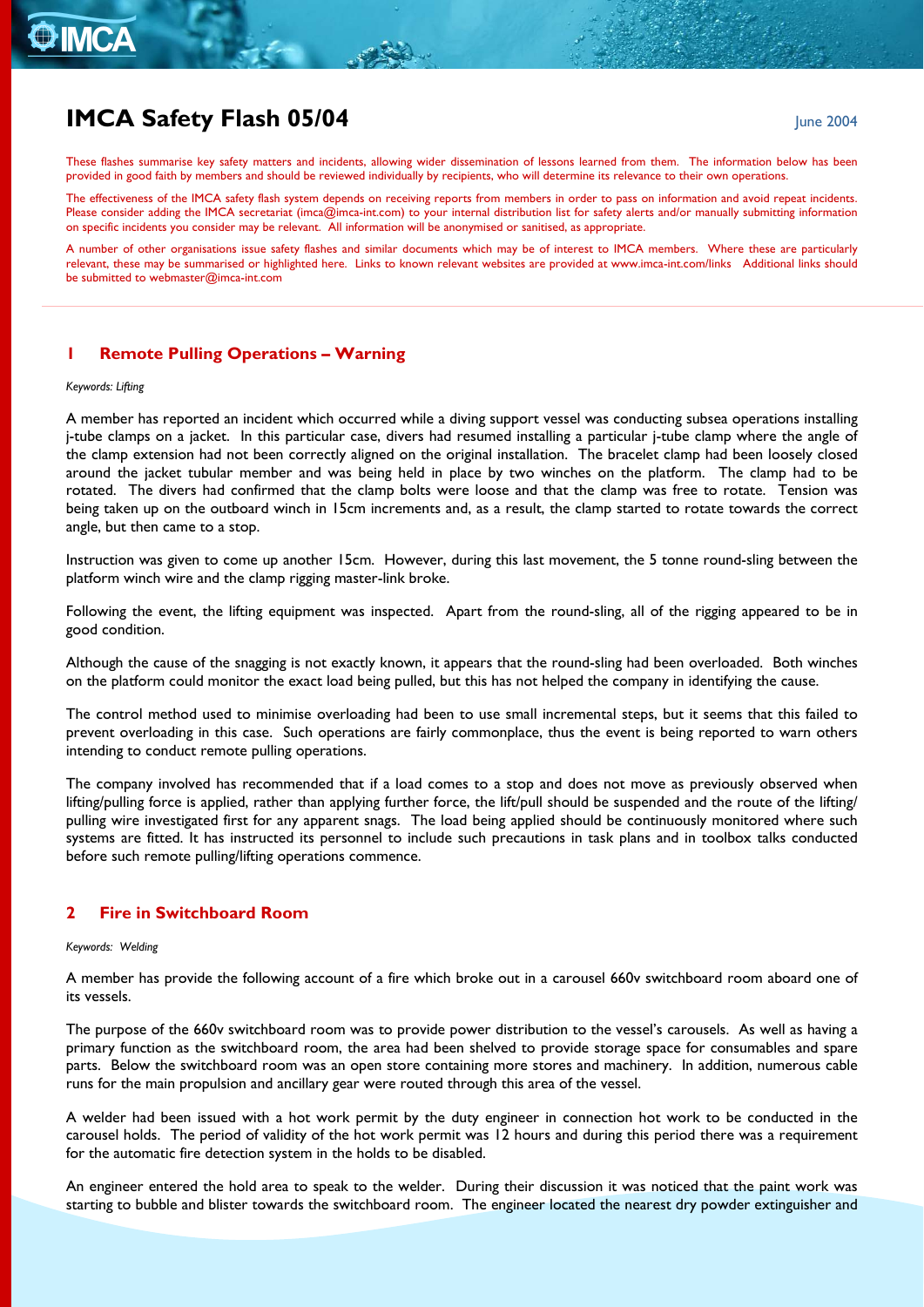entered the switchboard room, in the correct manner, to attack the fire. The welder was meanwhile instructed to raise the alarm and to locate another extinguisher.

Following the exhaustion of the fire extinguisher, the engineer left the switchboard room and closed the door to prevent the fire spreading. The welder had been unable to locate another extinguisher or raise the alarm, so the engineer moved to the azimuth room, where he knew more extinguishers were located. On entering the azimuth room, he called the engine control room and advised the chief engineer of the situation. The chief engineer subsequently called the bridge and the alarm was raised manually by the duty deck officer. The alarm was raised, all onboard mustered and the fire parties appraised of the situation.

Although the engineer returned to the source of the fire, he was unable to continue due to the amount of smoke and was forced to abandon the space.

Five minutes later, men from the main fire party entered the space to access the situation. Both were suitably attired in breathing apparatus. During this period, the back party was instructed to close all ventilation to the space and electrical isolation of the area was confirmed.

The bridge party ensured that the nearby platform was informed of the situation and a helicopter was put on standby as a contingency measure. A further four men entered the switchboard room, wearing breathing apparatus, and assisted the first fire party in successfully extinguishing the fire with water.

Forty-five minutes after the initial incident, the chief officer reported the fire to be extinguished. The area remained under observation in the hours following and all fire fighting equipment was checked, replenished and returned to its correct locations.

The engineer who had initially tackled the fire was treated by the medic due to suspected intake of both dry powder from the extinguisher and smoke from the fire.

Although this incident highlighted deficiencies in the systems in place, a number of positives were be gained from the response onboard. All fire fighting systems had worked well and the muster was adhered to by all personnel. Communications between the parties were satisfactory and contact with the shore was easily established and available at an early stage in case of escalation of the incident. It was also felt that training provided both onshore and onboard had ensured that the marine crew were able to deal with the situation in a confident and professional manner.

The company involved has noted the following lessons learned:

- 1 A failure in the onboard permit-to-work system was highlighted with the following recommendations made:
- The person preparing and issuing the permit (the issuing authority), or a nominated deputy, must satisfy himself/herself that an effective inspection of the worksite has been concluded prior to issue of a permit-to-work;
- The vessel master must satisfy himself/herself that the system is being effectively utilised, by periodically auditing the system;
- 2 It has become evident from the fire that, under stress, the crew found it difficult to connect the fire connections. It was therefore recommended that two keys be provided at each fire hose station;
- 3 More powerful torches are to be stationed around the vessel;
- 4 A compatible throat walkie-talkie microphone should be obtained for the person in charge of the fire party.

## **3 Pipe Stacking Incident**

#### *Keywords: Rigging*

A member has reported a near-miss which could have been a potentially serious incident, which occurred during the stacking of lengths of pipe. The pipe joints were being off-loaded from the transport vehicle, and were being stacked pending further loading into U-frames for delivery to the pipelay vessel.

The procedure specified a stack with a maximum height of 8 layers of the 10'' pipe joints. When placing the seventh layer on a stack, the front end pipe joint in the bottom layer slipped out of the restraining chock, pushing the other chocks ahead of it. This was followed by a slow slippage of the entire base layer, causing the rest of the pipe stack to slump. The slippage of pipes continued until it came to rest against a fork lift truck that was parked in front of the stack.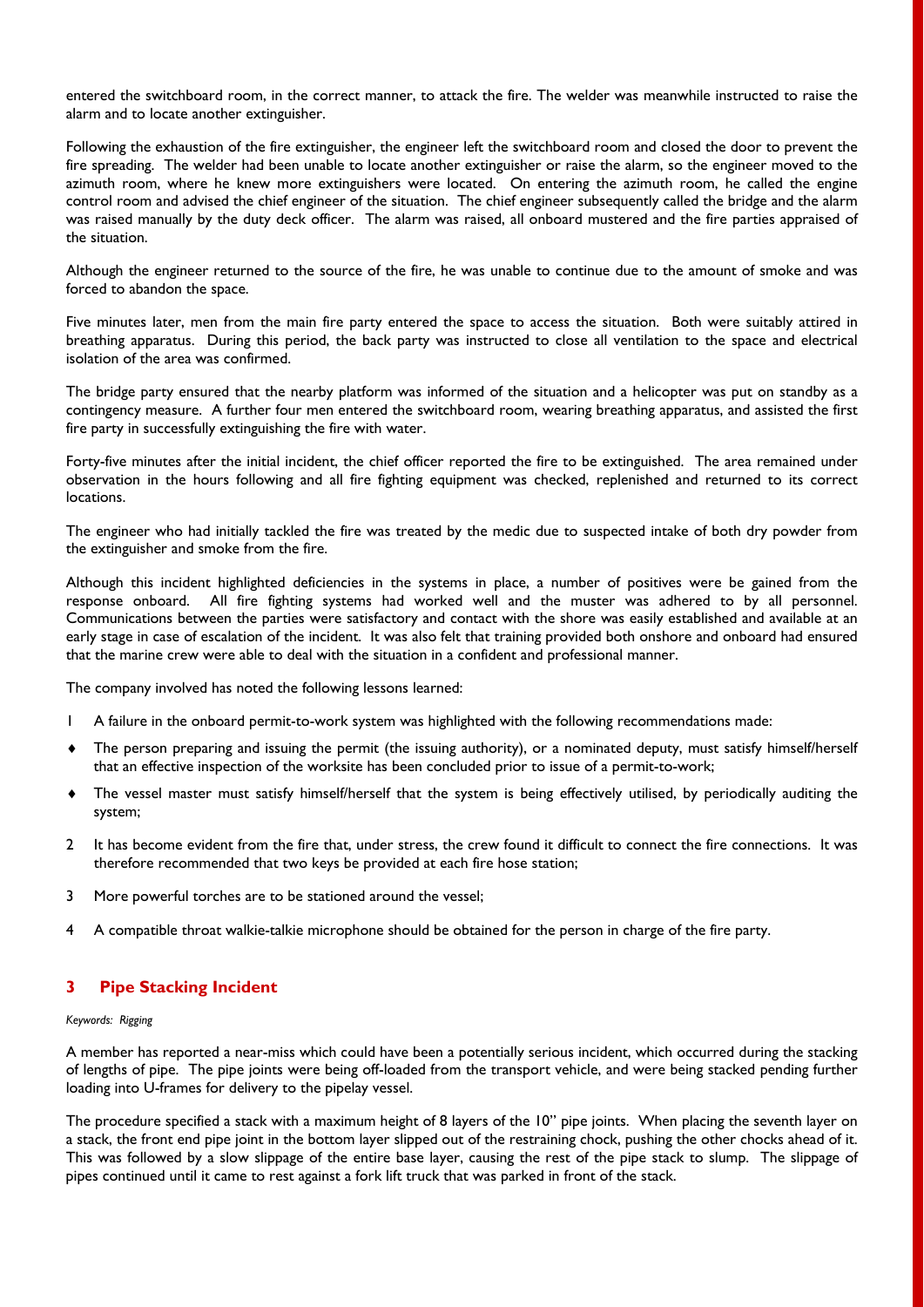The area in front of the stack was used as an inspection area, but at the time of the incident no people were in the area and, as a result, nobody was injured and there was only negligible damage.

The method employed for stacking the pipe had been used on several projects without any previously recorded incidents.

The investigation showed that the pipe coating was smooth, not sintered as expected, with little or no friction. This had been noted upon reception of the pipe joints, but not considered a problem. A subsequent sensitivity analysis, conducted as part of the investigation, revealed that the smooth surface more than doubled the forces that the wooden restraining chocks would have to withstand.

The discovery of the smooth pipe coating should have resulted in the initiation of a management of change process, which would have led to further engineering and a new risk assessment for the pipe stacking. This was not done.

As a result of this incident, a new method was employed to secure the bottom layer. Four lengths of pipe were inserted into pipe joints and these were secured with chains and turnbuckles (see photo below).





*Original method New method employed after the incident* 

The company involved has noted the lessons learned from this incident as including:

- Always use a management of change process when things are different than expected;
- Pipe stacks should be located so that work in front of/or behind the stack is avoided;
- The method of stacking pipe should be evaluated for each type of pipe, taking into account the coating, to determine if securing the stack with wooden chocks is sufficient or other methods have to be adopted.

## **4 Shore Leave**

#### *Keywords: Incidents Ashore*

A member has brought to IMCA's attention that two of its offshore personnel were assaulted and seriously injured while their ships were in port and they were on shore leave. Neither of the assaults was brought on by aggressive behaviour by the victims and both incidents happened in European ports, neither of which would normally be associated with being particularly dangerous.

The company has requested each captain to place a warning notice at the top of the vessel's gangway when in any port, reminding personnel that there is an element of risk associated with going ashore where there may be violent behaviour brought on, for example, by excessive alcohol consumption. Its advised notice is as follows:

"[Company] is unable to comment on the general safety of this port and, in particular, of the bars, night clubs, etc. in the surrounding area. We recommend, for your own wellbeing, that you do not go alone and that you avoid unlit alleys, parks, etc. Neither should you get into confrontational situations with aggressive or drunk individuals or groups. Going ashore on non-company business is at your own risk. We would remind you also of the company alcohol policy."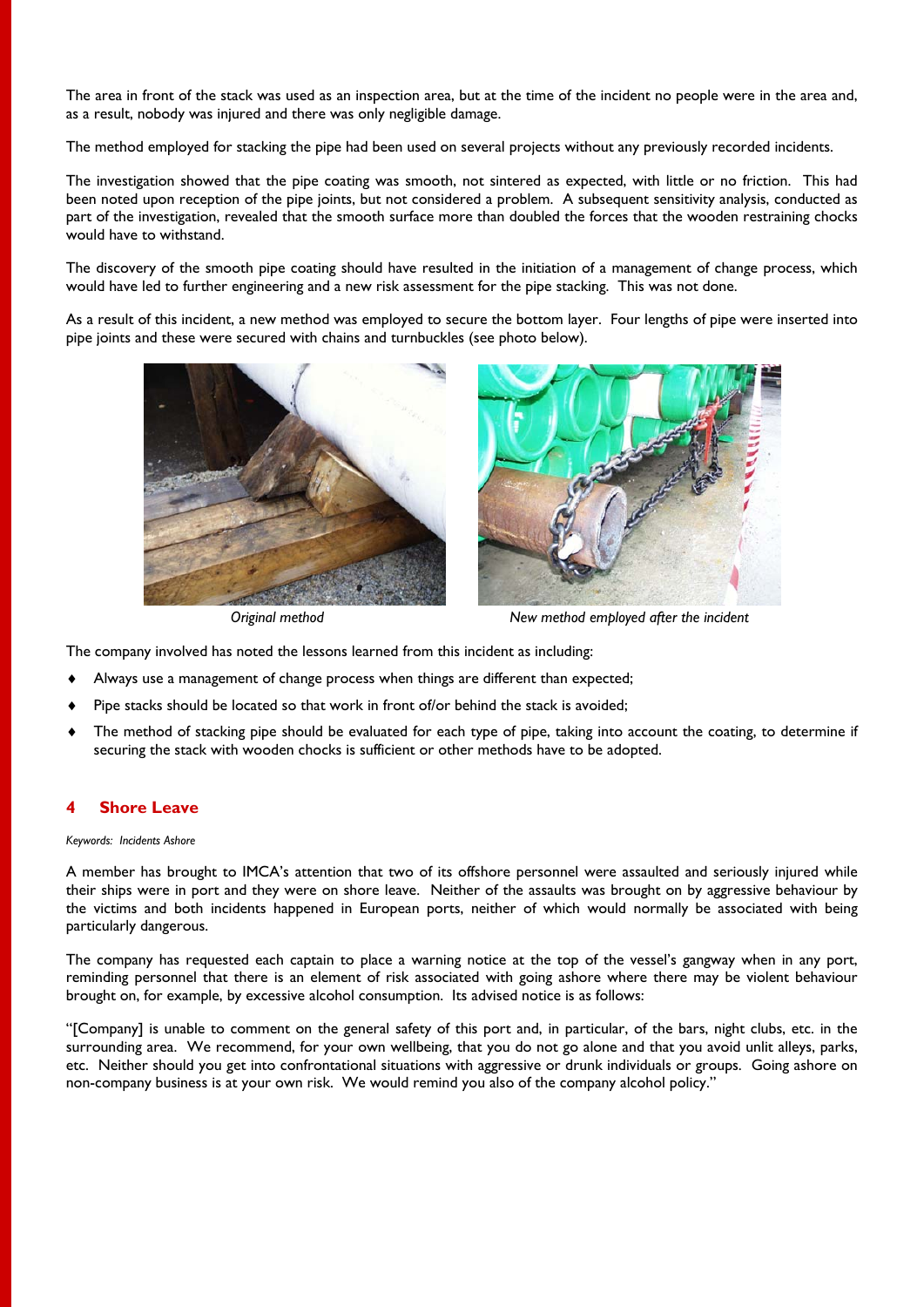## **5 Staphylococcal Infection in Deep Water Saturation Dive to 200 Metres**

#### *Keywords: Helmet*

A member has reported the following infection during a deepwater saturation dive. Nine divers were stored at 170 meters (557 feet) in the chambers, and were working at a bottom depth of approximately 200 meters (656 feet).

Staphylococcus infected six members of saturation dive team onboard the vessel and one more during decompression. One of the diver's infection was quite severe and, at one point, affected his gal bladder and/or other organs (the liver or kidneys), due to the antibiotics prescribed.

It is likely that there was an index case from whom others contracted the infection. The index case could have entered the chamber complex with an active staphylococcus infection or developed an infection in the complex. The location of the rash suggests that minor skin damage from the dive helmet or more likely oral-nasal mask and chin-pad provided a suitable location for the development of the infection. The infection spread readily from the index case through the chamber atmosphere, from person to person or via commonly-used equipment or bedding. Why all the divers were not infected is a matter of chance and it is very possible that they would all have been infected, given time.

The member involved has identified the following reasons as to why the infection spread from one diver to another?

- $\bullet$  Nine divers were living in one chamber;
- There was an insufficient number of chambers to allow isolation and decompression of infected divers;
- Using Tego 2000 as a hat wash may have caused the skin around their divers' chin and upper lip to become irritated, causing the skin to 'break' and lose its defensive ability to shield against bacteria;
- The helmets were not rotated out of saturation on a regular basis;
- Surface support did not fully know the extent of the diver's infection as it was spreading;
- Humidity levels were high in the nine-man living chamber;
- There had not been enough KM17C chin pads available for each diver to have his own;
- At 200 msw divers are easily tired and immunity levels can quickly decrease;
- Chamber hygiene was difficult to maintain due to nine divers living in the same chamber;
- Divers' personal hygiene had not been monitored closely enough;
- Pre-saturation medicals had not been stringent enough;
- There was high TVC in the potable water system.

## **6 Near Miss – Internal Bell Door**

#### *Keywords: Door*

A member company has reported a near miss which occurred recently when a fitting failed due to corrosion. This was part of the hydraulic system for the handling of the dive bell's inner door. This caused the bell door to fall shut of its own accord during a dive, narrowly missing the bellman's feet.

The company has noted that the following points raised by this undesired event:

- all of the pipes and fittings that form part of the bell door handling system should have been made of stainless steel this particular fitting wasn't;
- inner bottom doors should have been secured in the open position by a gravity-driven 'automatic' latch. It notes that a manual device, such as a safety chain and clip arrangement, is not appropriate as a primary device, as it requires a deliberate action to operate. This could potentially be forgotten, as has been the case on past occasions.

The company has instructed each of its dive teams to inspect the bell door arrangements on their vessel and confirm to the company's diving manager the configuration of door arrangements. Where any non-conformities are found in relation to the advice given by the company as above, the team should indicate a programme for rectification.

The company has asked that its bulletin be transmitted to relevant personnel on local dive ships, including sub-contracted ships, other relevant offshore worksites and workshop-based technicians, all of whom should be aware of this issue.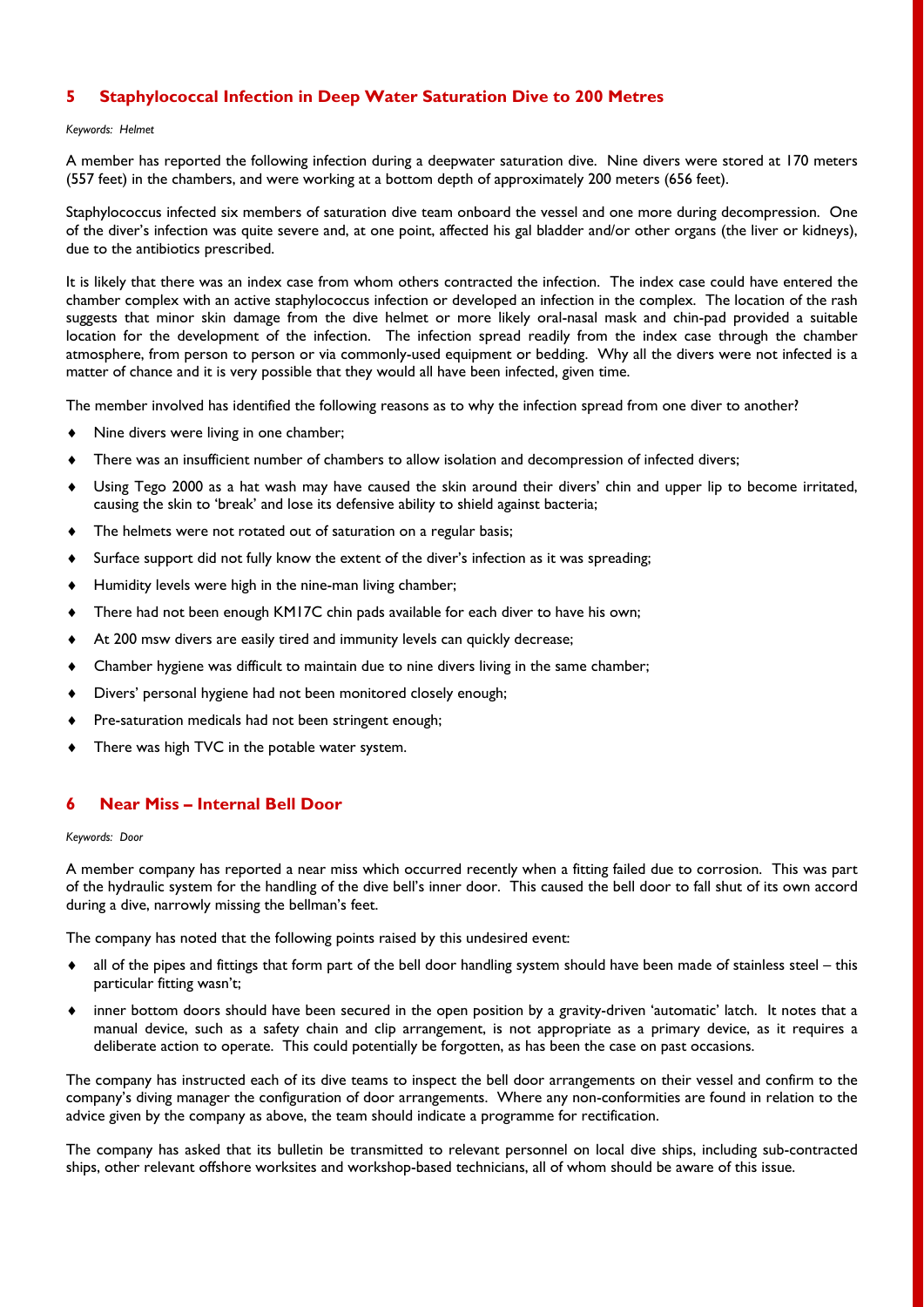## **7 Underwater Explosions**

#### *Keywords: Explosion*

We have received reports from members of four separate incidents of underwater explosions occurring when oxy-arc cutting techniques have been in use:

- 1 A diver was making corner holes in the ships shell plate using ultrathermic cutting rods to mark the area that had to be cut out. The rod did not ignite and the diver was forced to tap a number of times with the rod on the cutting spot. Every time he tapped, an amount of oxygen must have been escaped from the rod and eventually the mixture in the gas pocket reached its lowest explosion level value. When the rod ignited, the heat, together with hydrogen, reached the gas pocket, which was followed by an explosion. The diver was hit by the pressure wave of the explosion and became dizzy/ unconscious for a short period. The standby diver guided the victim out of the wreck. The diver went into the decompression chamber and was then taken to the hospital for observation. He had some chest pain but was able to resume working after three days.
- 2 Salvage divers were cutting an access hole into a tank for lifting slings to be installed. The hole had to be burned from the inside to the outside. Before starting with the cutting, the remaining oil and air pockets were removed by a pump. After checking that there were no visible residues of oil the diver started to cut a hole in the tank. Within approximately five seconds an explosion took place. The standby diver immediately started to retrieve the umbilical and the supervisor kept talking to the injured diver. The injured diver managed to climb the dive ladder himself. When the injured diver was on deck the paramedic examined him and he was then taken to hospital. Both of the diver's eardrums had been perforated and he had a sore throat and nose and chest pain. The diver could not resume his work for 37 days.
- 3 During cutting work in a double bottom on a salvage job while cutting the bottom plating in longitudinal direction, a diver tried to cut a small hole in the tank to avoid gas pockets building up under the tank top. When the cutting rod had initially gone through the tank top plating, the diver had reported some suction into the hole. While he drew the cutting-rod back, an explosion occurred. The diver was able to come to the surface without any problem or assistance of the stand by diver. After the decompression, the diver medic diagnosed a perforation of both eardrums.
- 4 The fourth incident occurred during the cutting of tank wall plating. The intention was to flush the tank for a couple of hours using an air hose before and during the actual cutting. The diver wanted to cut a small hole in the tank wall, just beside a hole made by his predecessor, to connect a thin rope to keep the air hose in place. Before resuming cutting, the diver felt with his hand inside the hole to check for a gas-pocket and everything seemed to be okay. Within a few seconds of starting cutting, he saw a fire inside the tank and an explosion followed. The diver was able to come to the surface without any problem or assistance of the stand by diver and was transferred to a nearby rig for medical treatment. The medic diagnosed perforation of both eardrums.

Oxy-arc cutting involves the use of large quantities of oxygen and generates hydrogen during the process. When the proportion of hydrogen to oxygen reaches a certain level, an explosive mixture is formed, which will ignite when the arc, or a spark, reaches it. Reminders of the following factors known to cause an explosion during oxy-arc cutting have been identified by those involved with these incidents:

- Gas pockets gas pockets are formed when the shape of a structure is such that bubbles of gas are trapped on their way to the surface and allowed to accumulate in sufficient quantity;
- Blow backs blow backs are spontaneous explosions of varying intensity which appear to be generated at the cutting point. A research project was carried out on the oxy-arc cutting technique at depth. It showed that there is enough hydrogen produced, during the time between making the rod 'hot' and striking the arc, to cause an explosion. During the research an interval of four seconds was shown to be long enough to produce sufficient hydrogen to cause a serious explosion, even in half-used rod;
- Explosive or flammable substances depending on the substance involved, various gases or fumes can be released during cutting which can contribute to the mechanism of blow back. For instance: hydrocarbons inside a pipe, paint or bitumastic coatings, and some light alloy materials.

Actions instigated by those involved include specifying the use of hard helmets such as the super-lite for use during operations of this type and cold-cutting-drilling of holes to flush enclosed spaces prior to commencing hot work.

Particular recommendations arising from these incidents have included the following.

It is recommended that detailed risk assessments are carried out before underwater cutting operations commence, specifically when there may be a potential of gas entrapment and/or residual traces of hyrocarbons (such as in double bottom tanks/fuel tanks of vessels). Risk management measures such as diver awareness, for example divers should be familiar with